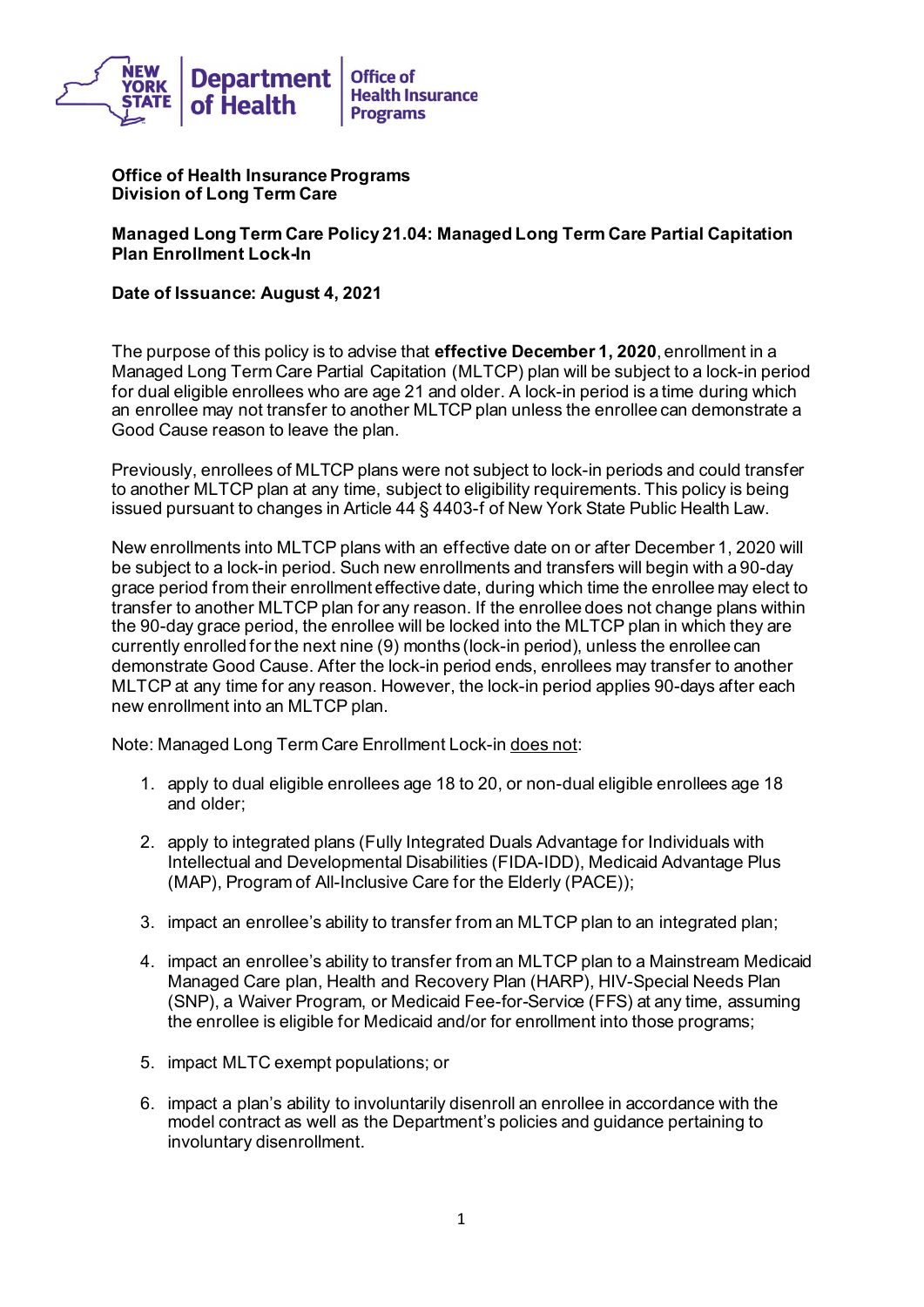on lock-in to all individuals enrolled or seeking to enroll into an MLTCP. Enrollment enrollee after selection or auto assignment into an MLTCP plan. In addition, the MLTCP plan enrollee that they have 90-days to request a transfer to another MLTCP without good cause. New York Medicaid Choice (NYMC), the New York State Department of Health's (Department) managed care enrollment broker, will be responsible for providing education confirmation notices have been revised to include lock-in language and will be mailed to an is responsible for providing education on lock-in upon enrollment and should inform their

## **Grace Period**

 processed at any time. During the grace period, an MLTCP enrollee may elect to transfer to another MLTCP at any time for any reason by contacting NYMC. NYMC is required to document the enrollee's intent to transfer during their grace period. When the new MLTCP plan and the enrollee contact NYMC to initiate a transfer, the documentation will be used to allow a transfer to be

#### **Lock-in Period and Good Cause Determination Process**

 MLTCP plan unless they can demonstrate Good Cause. NYMC will determine if the An enrollee requesting to transfer from a MLTCP plan to another MLTCP plan during their lock-in period must contact NYMC to request a Good Cause determination. NYMC will educate the enrollee of the lock-in period and that they are unable to transfer to another enrollee's circumstances meet the Department's criteria for Good Cause. These criteria are described below.

- 1. The plan has failed to furnish accessible and appropriate medical care, services, or supplies to which the enrollee is entitled according to the plan of care. This includes, but is not limited to, the failure to:
	- arrange for services with appropriately licensed or certified providers;
	- provide a quality of care that aims to maintain or improve the enrollee's health status; or
	- provide adequate access to providers who are experienced in treating the enrollee's unique care needs.

 determination via a good cause determination notice. For this Good Cause reason, NYMC will perform a 3-way call with the enrollee's current plan to determine if the Good Cause reason is valid. NYMC will educate the enrollee accordingly and the enrollee will be informed of the good cause

 NMYC will mail the enrollee an MLTC Good Cause Request packet and follow Note: If the enrollee does not want to participate in a 3-way call for this reason, the steps outlined below in the Good Cause Packet Process.

2. The enrollee moves his/her residence out of the plan's service area.

 For this Good Cause reason, an enrollee may contact NYMC to transfer to another MLTCP plan. NYMC will determine if the enrollee's new residence is out of the plan's service area.

 a. If it is determined that the enrollee has moved out of the plan's service area and the individual's state reported residential address has been updated, NYMC will educate the enrollee accordingly on MLTCP plan transfer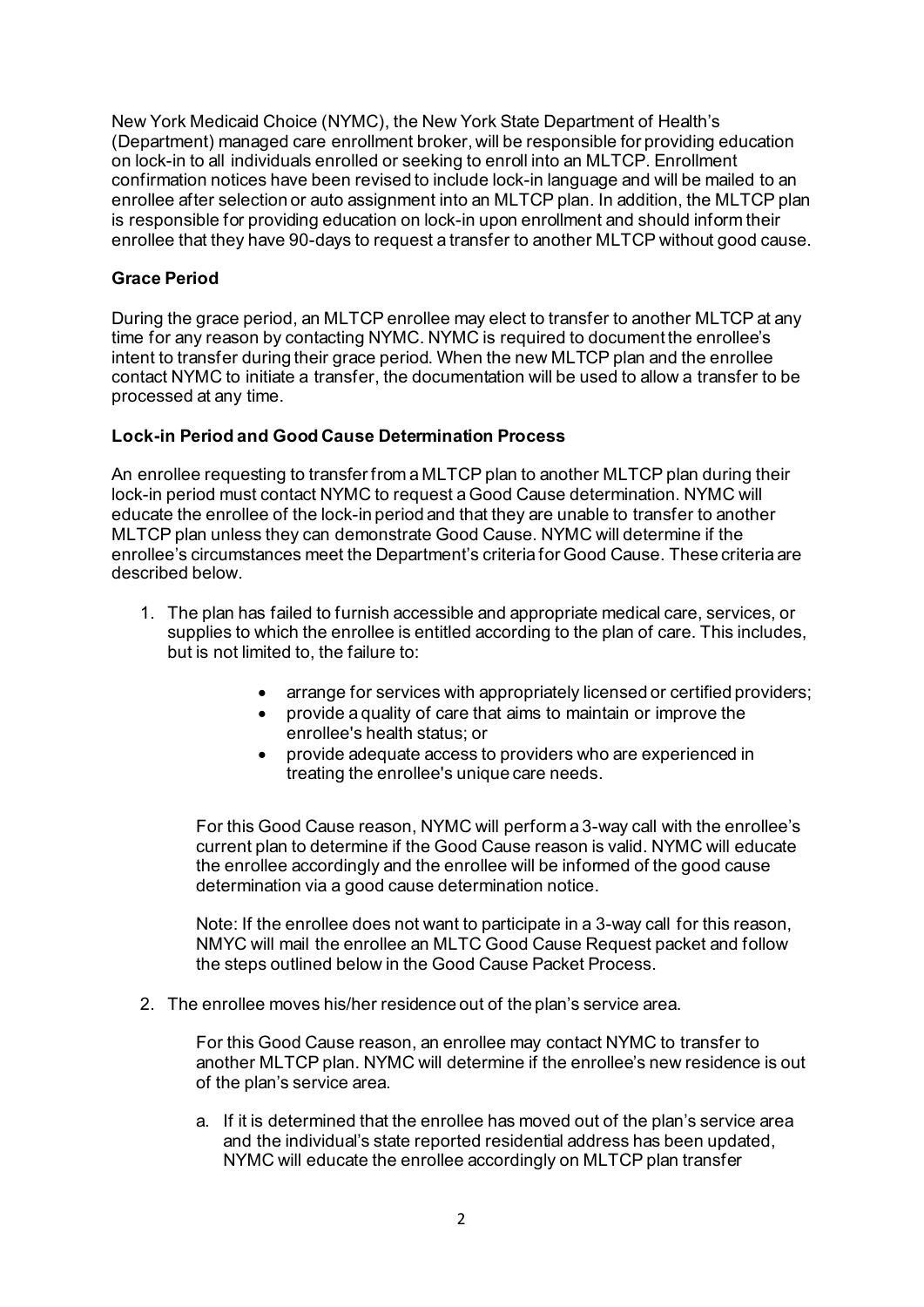procedures and a Good Cause Transfer Approved Letter will be sent to the enrollee.

b. If it is determined that the enrollee has moved out of the plan's service area and the individual's state reported residential address has **not** been updated, NYMC will educate the enrollee that the transfer cannot be processed until the address has been updated. NYMC will refer the enrollee to their Local Department of Social Services (LDSS) to have their address updated. Once the address is updated and the Good Cause transfer is approved, a Good Cause Transfer Approved Letter will be sent to the enrollee.

Note: The current plan must continue to assist their member to update their address.

This determination could come from the LDSS, the Department or NYMC. This determination could come from the LDSS, the Department or NYMC. For this Good Cause reason, NYMC or the Department will receive a complaint 3. It is determined that the enrollee was enrolled into a plan without his/her consent.

for nonconsensual enrollment. NYMC will investigate and determine if the complaint is valid based on the criteria set forth by the Department.

If it is determined that the enrollment was non-consensual then good cause will be granted. NYMC will notify the enrollee with the MLTC Good Cause Transfer Approved Letter.

enrollee's plan. 4. The current home care provider does not have a contract/agreement with the

 determination via a good cause determination notice For this Good Cause reason, NYMC will perform a 3-way call with the enrollee's current plan to determine if the Good Cause reason is valid. NYMC will educate the enrollee accordingly and the enrollee will be informed of the good cause

 Note: If the enrollee does not want to participate in a 3-way call for this reason, NMYC will contact the MLTCP to confirm if the provider is not in the MLTCPs network.

 5. The enrollee and the plan agree that a transfer to another MLTCP plan is appropriate and would be in the best interest of the enrollee.

For this Good Cause reason, NYMC will perform a 3-way call with the enrollee's current plan to determine if the Good Cause reason is valid. NYMC will educate the enrollee accordingly and the enrollee will be informed of the good cause determination via a good cause determination notice

 Note: If the enrollee does not want to participate in a 3-way call for this reason, transfer would be appropriate. NMYC will contact the MLTCP to confirm that the MLTCP has agreed that a

 obligations with the Department and such failure directly impacted enrollees. 6. The Department determines that the plan has failed to meet its contractual

For this Good Cause reason, NYMC receives direction from the State and processing staff handles the transfer process based on the State's direction. In this scenario there will not be a denial situation.